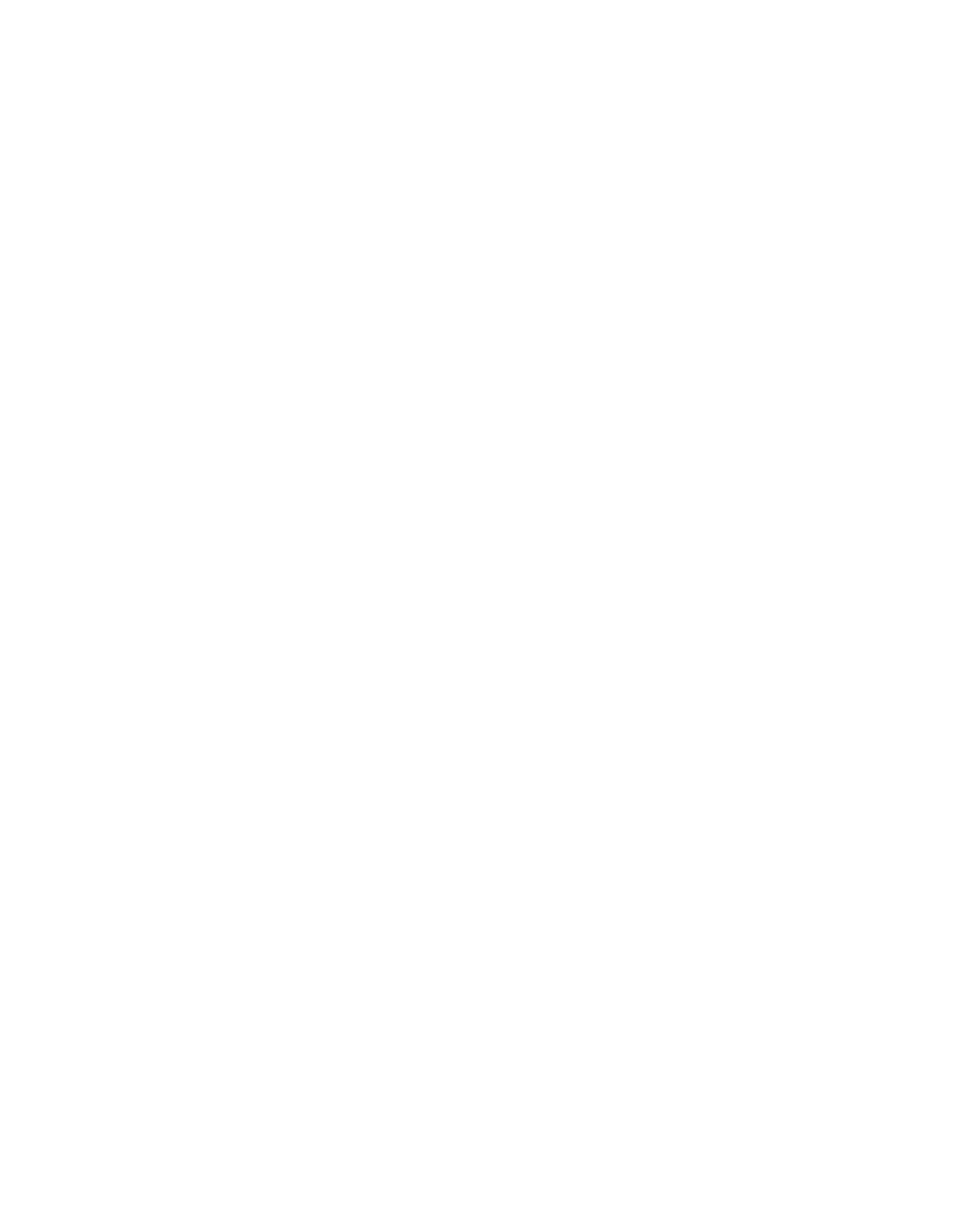### **BOARD MEMBERS**

**Jerome M. Smith** Head of Community Affairs, New England Region Amazon

**Patrick Sousa** Principal Marcus Partners

**Edward Steinborn** CFO, Sr Managing Director Wellington Management

**Gautam Sundaram**  Practice Leader, Principal Perkins&Will

**James Sutherland**  Associate Vice President, Public Policy & Advocacy New England Aquarium

**Donald Svoboda** Director Real Estate Investments Metlife

**Brian Swett** Boston Office Leader Arup

**Ryan Taylor** Partner, Real Estate KPMG

**Tom Tilas** Vice President Government Relations AECOM

**Ted Tye** Managing Partner National Development

**Tom Walsh** General Manager Renaissance Boston Waterfront Hotel

**David Wilkinson**  Managing Partner Camber Development

**Brent Zeigler** Senior Vice President, Real Estate Market Executive Commercial Real Estate Banking Dyer Brown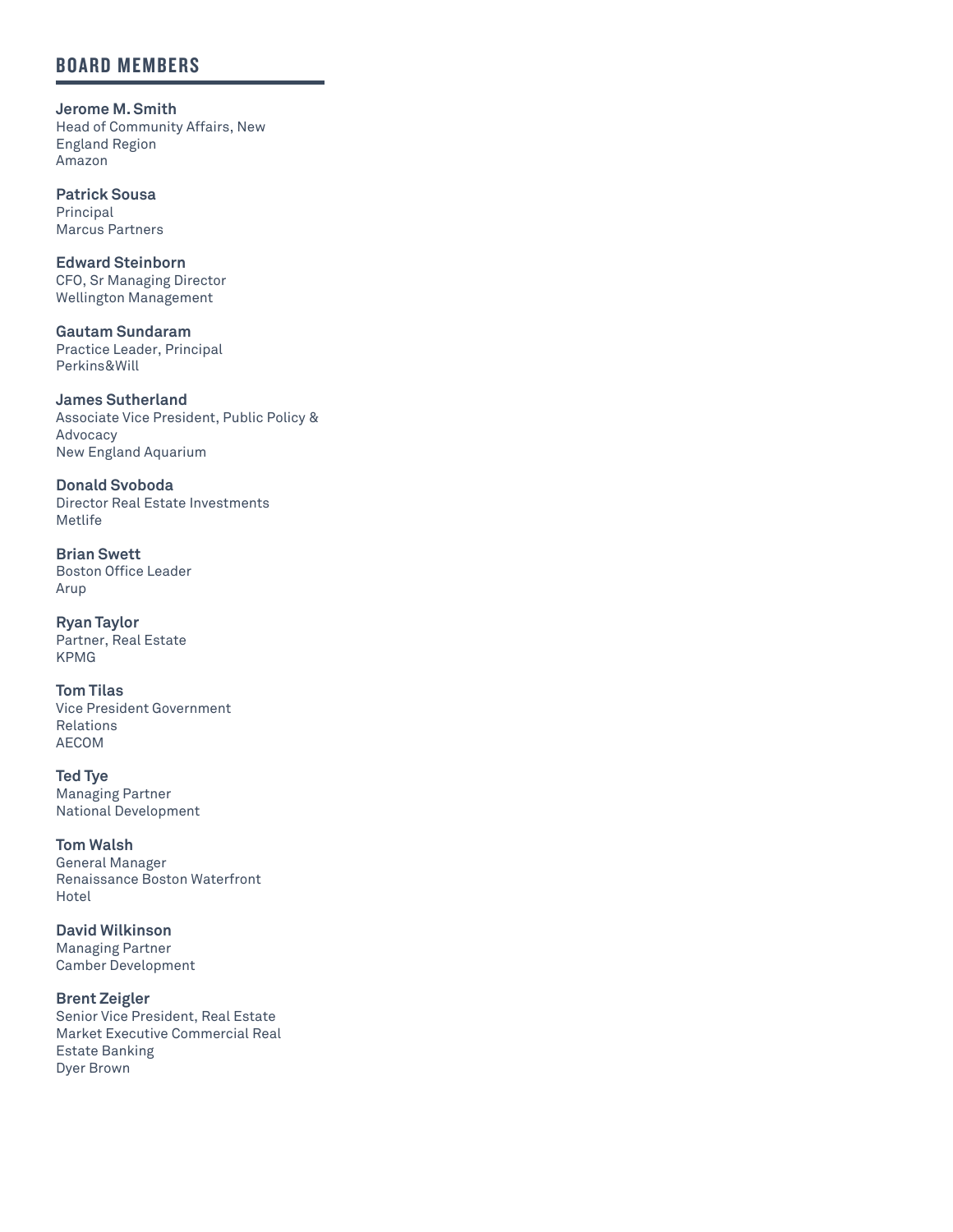#### **Energy & Environment**

Ensure consistency & policy alignment across city, state, federal climate & clean energy policies, particularly those relating to the buildings sector—the 2030 Clean Energy & Climate Plan will be released in June & the Better Buildings Act is gaining traction.

Pursue legislative opportunities to advance equitable & innovative climate financing opportunities, including a climate bank

#### **Land Use & Development**

Secure formal agreement from the State and City to extend the Greenway BID for another 5 years

#### **Transportation & Infrastructure**

Enact transportation Bond Bill that includes:

- Bond authorization to match federal infrastructure funds
- Capital delivery & procurement reforms
- MBTA mandates regarding full-service schedules & means-tested fares
- Advancement of the All At-Grade Option for the I-90 Allston Multimodal Project
- E-bike definition & classification

## **2022 WORK PLAN OVERVIEW**

#### **Energy & Environment**

- Ensure climate policies for existing buildings and new construction—including the City of Boston's BERDO 2.0 regulations and the Commonwealth's new Specialized Stretch Energy Code—are achievable and implementable
- Serve on the Governor's Global Warming Solutions Act Implementation Advisory Committee (IAC) to guide the development of the Clean Energy and Climate Plan for 2030
- Develop equitable climate solutions to address extreme heat, including preserving and expanding the urban tree canopy
- Advance equitable workforce development strategies to connect historically excluded students to careers in Building Automation Systems
- Identify opportunities for federal investment in climate mitigation and adaptation projects, including large-scale resilient infrastructure, that leverage public-private partnerships and community-centered investment

#### **Land Use & Development**

- Partner with the city and the state to improve the development process, while providing certainty to the real estate community and attracting investment
- Investigate the potential to deploy green infrastructure along the Blue Line corridor in East Boston
- Lead Seaport Leadership Group to address the transportation, public realm, and resiliency needs of the South Boston Waterfront
- Support smart development strategies, including Chapter 91 regulations, Municipal Harbor Plan updates, and Transit Oriented Development
- Spearhead the renewal of the Greenway Business Improvement District (BID) for another 5 years

#### **Transportation & Infrastructure**

- Advance MBTA service restoration, enhancement, safety, and equitable access
- Finalize design and secure funding for the I-90 Allston Multimodal Project, including through the release a regional economic benefits study and shared Neighborhood Connector Plan
- Support the decarbonization of the transportation sector
- Deploy new tools to grow Transportation Management Associations (TMAs),encouraging more sustainable commuting and bringing riders back to the T
- Support the smart investment of unprecedented federal funding at the city, regional, and state level

## **DUES STRUCTURE**

A Better City has a competitive membership dues structure that is on a sliding scale based on the prospective member's company size, portfolio, and scope of work. Membership dues are invoiced once a year and include all engagement opportunities outlined in this brochure. To inquire about membership rates, please email Turner Skenderian at tskenderian@abettercity.org.